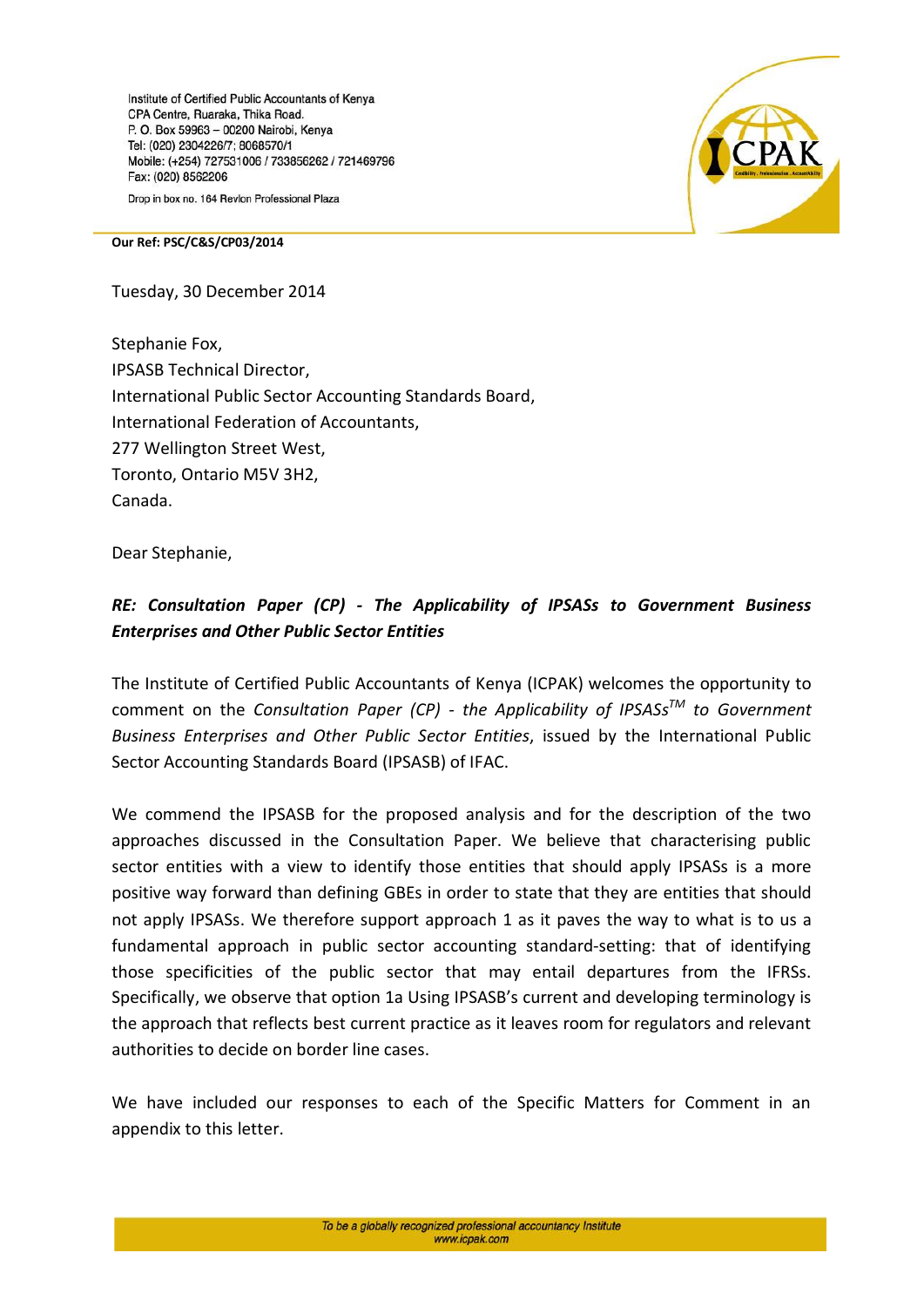If you would like to discuss these comments further, please contact the undersigned on [icpak@icpak.com](mailto:standards@icpak.com) or the undersigned at [nixon.omindi@icpak.com.](mailto:Nixon.omindi@icpak.com)

Yours sincerely,

 $\mathbb{L}\mathbb{I}$ .

Nixon Omindi **For Professional Standards Committee**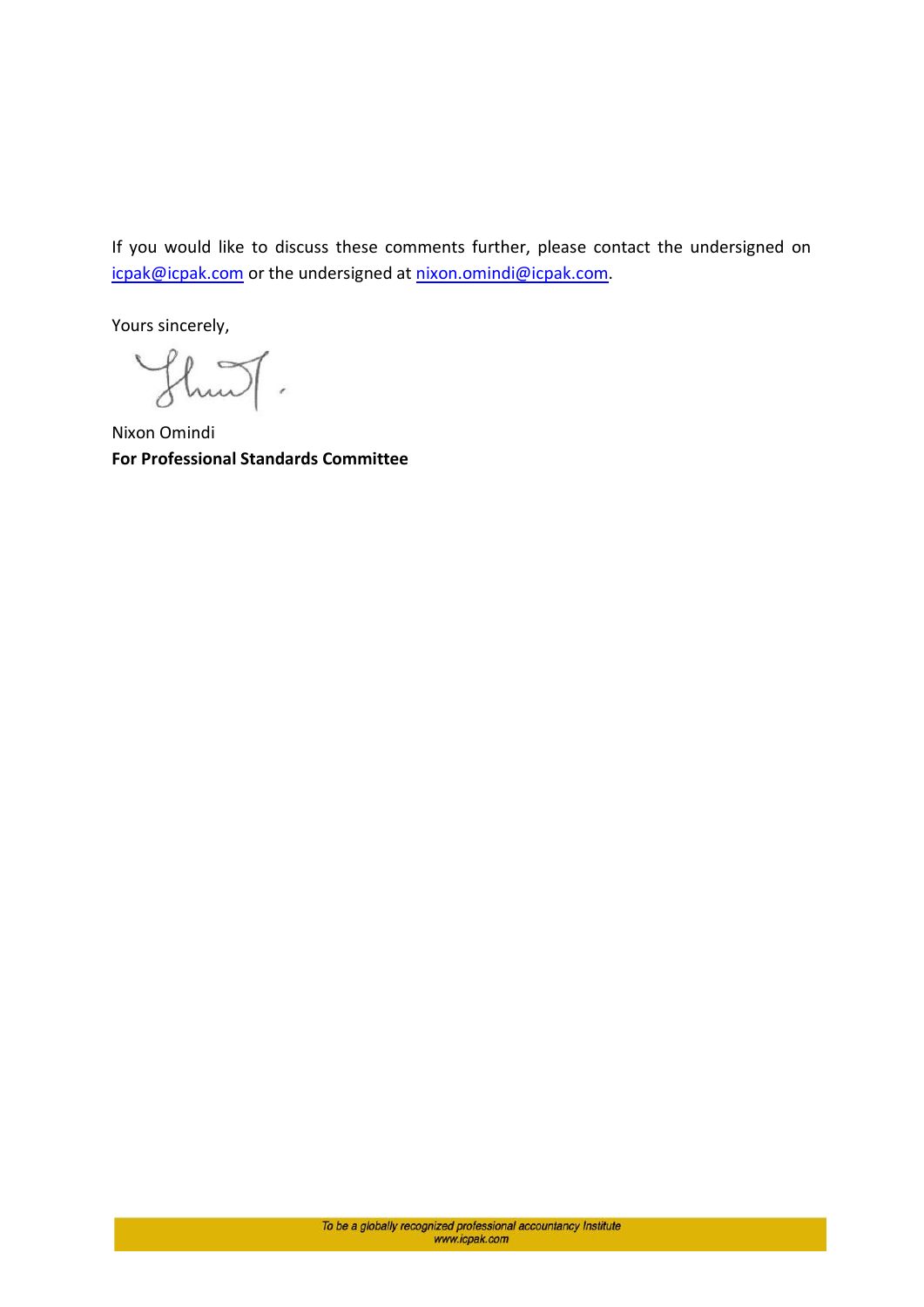*Appendix – ICPAK's Submission on the Consultation Paper (CP) - The Applicability of IPSASs to Government Business Enterprises and Other Public Sector Entities*

## **Specific Matters for Comment 1**

*Do you agree with the IPSASB's PV? If so, do you prefer Option 1a or Option 1b? Please give the reasons for your view.* 

As summed up under paragraph 7.7 of the Consultation Paper; we are in agreement with the preliminary view of the Board that Approach 1 is most appropriate because it focuses on the characteristics of public sector entities for which IPSASs are intended. It is a high level, principles-based approach that draws on *the Conceptual Framework*. It is also consistent with IFRSs as issued by the IASB since option 1 would be better articulated with the *Preface to IFRSs* where the focus is on **profit-oriented entities** that are described rather than defined. In this case, the focus is on **"...delivery of services to the public…"**

Option 1 (a) is more attractive than 1 (b) as it acknowledges the role of regulators and other relevant authorities in determining which entities should apply IPSASs. In addition, we believe that the scope of public sector accounting standard-setting should mirror that of the general government sector in GFS, we would be concerned in choosing option 1b that accounting standards would introduce terms that specifically serve the purpose of statistical reporting rather than that of financial reporting. Unless those terms are to be further used to depict operations that fall under the scope of other accounting standards, we would be reluctant to introduce them in a description of characteristics of entities that may apply IPSASs. In our opinion, introducing those terms does not help classifying entities as public sector, in light of the fact that regulators and relevant authorities may decide for a different classification. We opine that option 1a in that it would remain principles-based and thus converge with GFS. We however recommend that some of these terminologies may be included under basis for conclusion or implementation guidance in IPSAS 22 *Disclosure of Financial information about the General Government Sector* or even as Recommended Practice Guidelines (RPGs) if the aim is to narrow the gap between GFS and IPSAS.

We note with concern that the consultation paper fails to address what will become of the current definition of GBEs in IPSAS 1 *Presentation of Financial Statements*. We wonder whether that definition will be merely removed and replaced with the proposed characteristics should option 1 be retained. We believe that previous attempt at defining GBEs is and remains a useful guidance, though not self-sufficient, we would be grateful if the IPSASB provide clarification as to what is intended to become of that definition. We urge the Board to maintain a reference to that definition in the Basis for Conclusions.